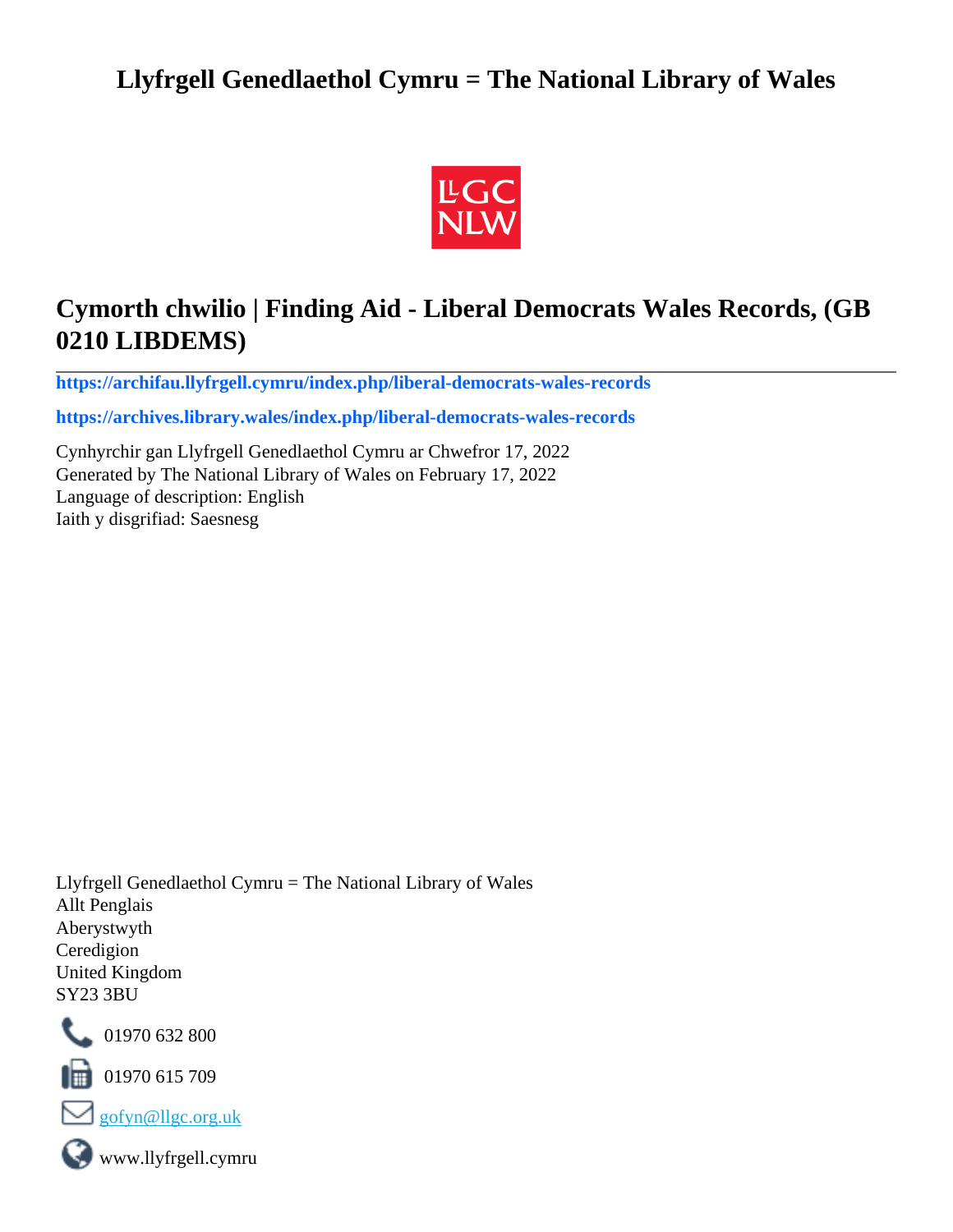# **Tabl cynnwys | Table of contents**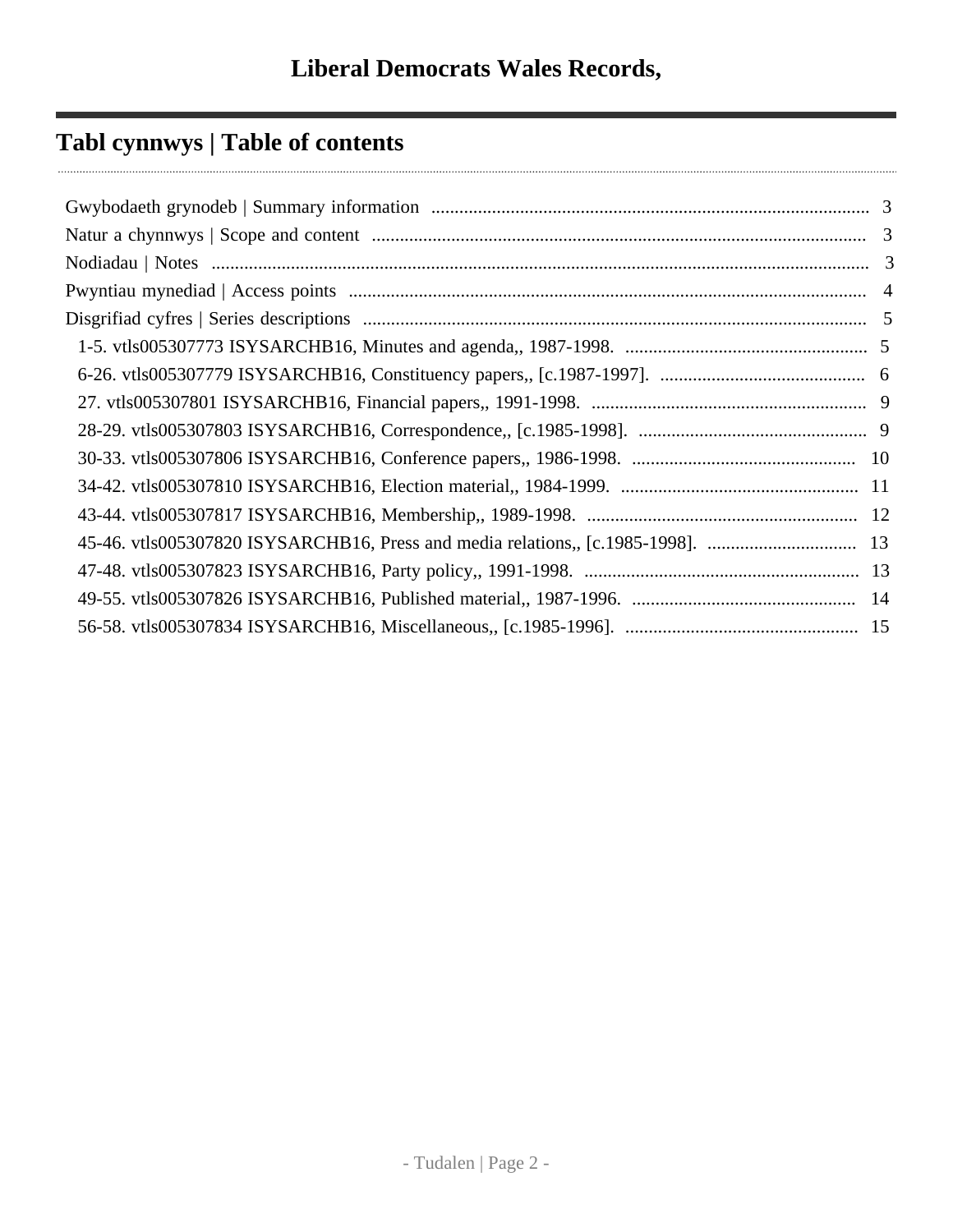### <span id="page-2-0"></span>**Crynodeb o wybodaeth | Summary of information**

| <b>Lleoliad   Repository:</b>                                                       | Llyfrgell Genedlaethol Cymru $=$ The National Library of Wales |
|-------------------------------------------------------------------------------------|----------------------------------------------------------------|
| <b>Teitl   Title:</b>                                                               | Liberal Democrats Wales Records,                               |
| Cod cyfeirnod  <br>Reference code:                                                  | <b>GB 0210 LIBDEMS</b>                                         |
| Virtua system control<br>number [alternative]:                                      | vtls004624504                                                  |
| <b>Dyddiad</b>   Date:                                                              | 1984-1999 / (dyddiad creu $\vert$ date of creation)            |
| Disgrifiad ffisegol  <br><b>Physical description:</b>                               | 0.081 cubic metres (9 boxes).                                  |
| Dyddiadau creu,<br>golygu a dileu   Dates<br>of creation, revision<br>and deletion: | July 2006.                                                     |
| Nodyn   Note<br>[generalNote]:                                                      | Title supplied from contents of fonds.                         |

### <span id="page-2-1"></span>**Natur a chynnwys | Scope and content**

The collection comprises minutes and agenda of the Liberal Democrats Wales meetings, 1987-1998; constituency papers, [c. 1987]-1997; financial papers, 1991-1998; correspondence, [c. 1985]-1998; conference papers, 1986-1998; election material, 1984-1999; party membership, 1989-1998; press and media relations, [c. 1985]-1998; party policy, 1991-1998; published materials, 1987-1994; and miscellaneous papers, [c. 1985]-1996.

### <span id="page-2-2"></span>**Nodiadau | Notes**

#### **Nodiadau teitl | Title notes**

#### **Ffynhonnell | Immediate source of acquisition**

Liberal Democrats Wales, per Ms Helen Northmore-Thomas; Cardiff; Donation; June 1999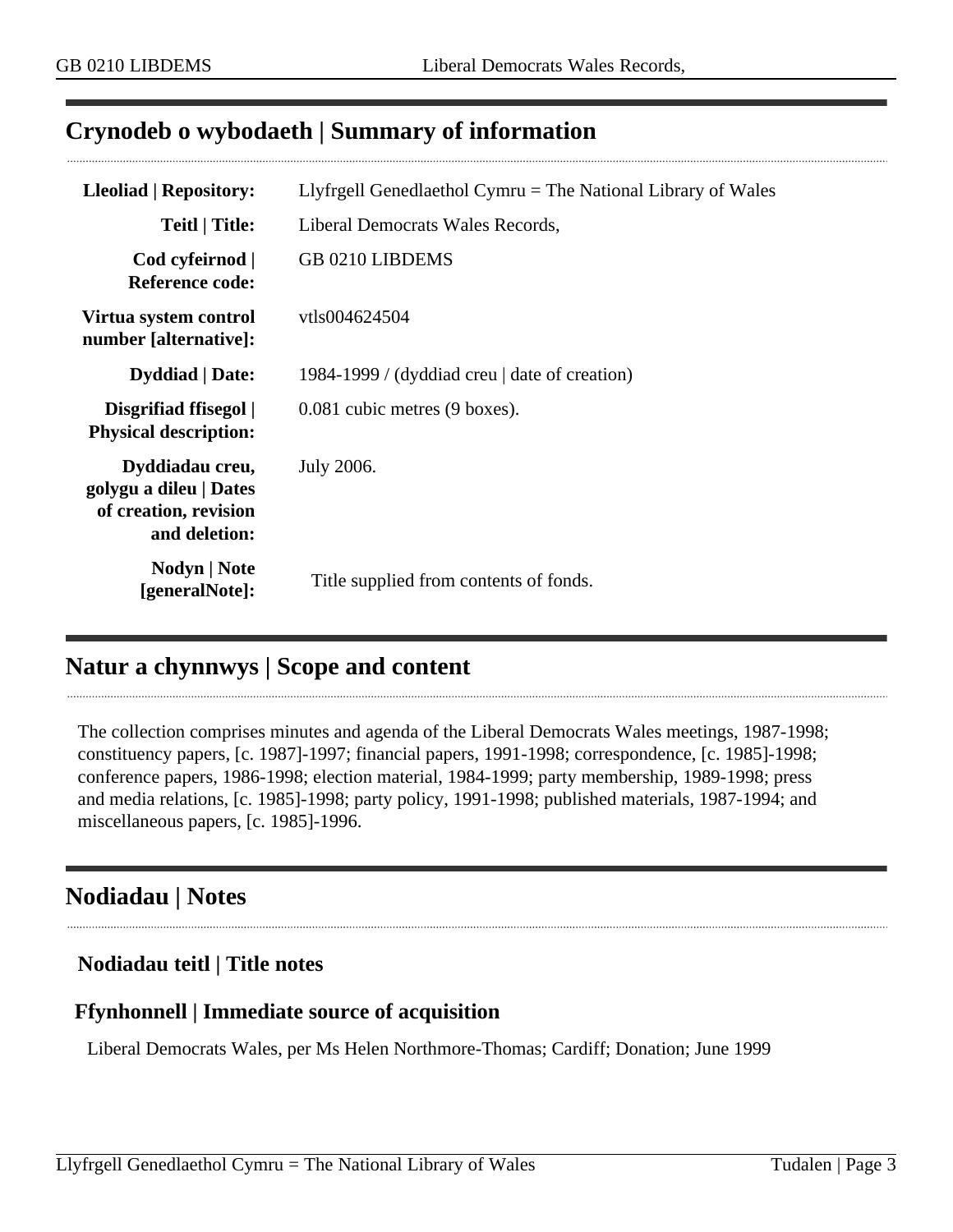#### **Trefniant | Arrangement**

Arranged as follows: minutes and agenda; constituency papers; financial papers; correspondence; conference papers; election material; membership; press and media relations; party policy; published material; miscellaneous papers.

#### **Cyfyngiadau ar fynediad | Restrictions on access**

Papers less than ten years old are not available for consultation without the permission of the donor. Readers consulting modern papers in the National Library of Wales are required to sign the 'Modern papers - data protection' form.

#### **Amodau rheoli defnydd | Conditions governing use**

Usual copyright regulations apply.

#### **Rhestrau cymorth | Finding aids**

A hard copy of the catalogue is available at the National Library of Wales at NLW, Minor Lists and Summaries, 2000, pp. 54-57. The catalogue is available online.

#### **Disgrifiadau deunydd | Related material**

Papers relating to the Welsh Liberal Democrats donated by Mr Gwyn Griffiths and listed in Minor Lists and Summaries 1993, p. 86, and 1994, pp. 68-9 [Gwyn Griffiths Papers]. The National Library also holds the records of the Welsh Liberal Party.

#### **Ychwanegiadau | Accruals**

Accruals are likely.

#### **Nodiadau eraill | Other notes**

• **Dynodwr sefydliad | Institution identifier**: Llyfrgell Genedlaethol Cymru = The National Library of Wales

### <span id="page-3-0"></span>**Pwyntiau mynediad | Access points**

- Welsh Liberal Democrats -- Archives.
- Liberal Party (Great Britain).
- Political parties -- Wales. (pwnc) | (subject)
- Politics, Practical -- Wales. (pwnc) | (subject)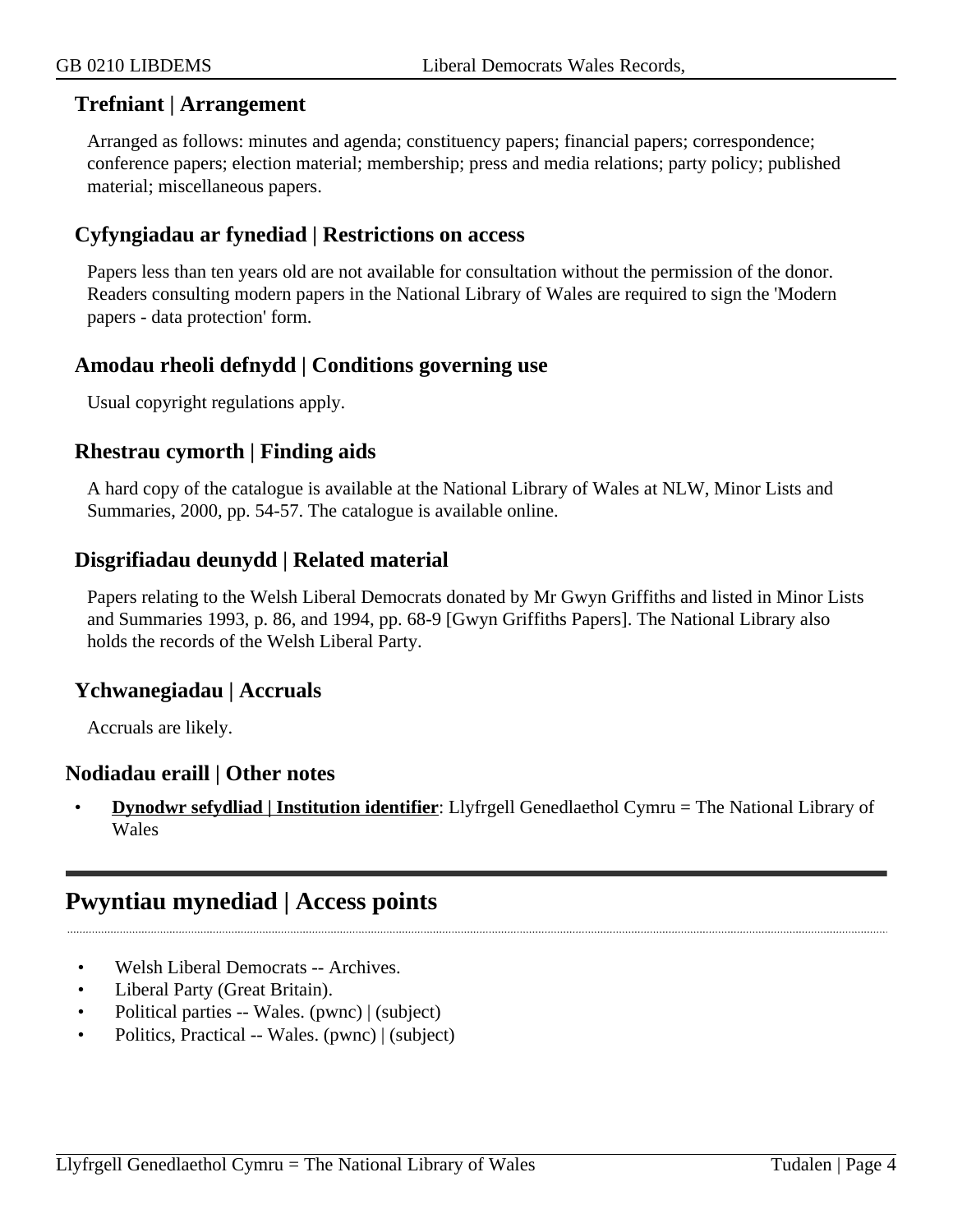### <span id="page-4-0"></span>**Disgrifiad cyfres | Series descriptions**

#### <span id="page-4-1"></span>**Cyfres | Series 1-5. vtls005307773 ISYSARCHB16: Minutes and agenda,**

Dyddiad | Date: 1987-1998. (dyddiad creu) | (date of creation)

Lleoliad ffisegol | Physical location: ARCH/MSS (GB0210)

Nodyn | Note [generalNote]:

Preferred citation: 1-5.

| FFeil / rhestr eitemau   File / item list |                                                                                                                                                         |                   |                                               |
|-------------------------------------------|---------------------------------------------------------------------------------------------------------------------------------------------------------|-------------------|-----------------------------------------------|
| Cod cyfeirnod<br>Reference code           | Teitl   Title                                                                                                                                           | Dyddiadau   Dates | Disgrifiad ffisegol   Physical<br>description |
| 1. vtls005307774<br>ISYSARCHB16           | File - Minutes and agendas of the Liberal<br><b>Democrats Wales Executive, and of the</b><br><b>Liberal Democrats Wales Annual General</b><br>Meetings, | 1987-1998.        |                                               |
|                                           | Nodyn   Note [generalNote]:                                                                                                                             |                   |                                               |
|                                           | Preferred citation: 1.                                                                                                                                  |                   |                                               |
|                                           | Lleoliad ffisegol   Physical location:                                                                                                                  |                   |                                               |
|                                           | ARCH/MSS (GB0210)                                                                                                                                       |                   |                                               |
| 2. vtls005307775<br>ISYSARCHB16           | File - Minutes and agendas of the Liberal<br><b>Democrats Federal Executive and</b><br>Committees,                                                      | 1994-1998.        |                                               |
|                                           | Nodyn   Note [generalNote]:                                                                                                                             |                   |                                               |
|                                           | Preferred citation: 2.                                                                                                                                  |                   |                                               |
|                                           | Lleoliad ffisegol   Physical location:                                                                                                                  |                   |                                               |
|                                           | ARCH/MSS (GB0210)                                                                                                                                       |                   |                                               |
| 3. vtls005307776<br>ISYSARCHB16           | File - Minutes and agendas of the Liberal<br><b>Democrats Wales Committees,</b>                                                                         | 1994-1998.        |                                               |
|                                           | Nodyn   Note [generalNote]:                                                                                                                             |                   |                                               |
|                                           | Preferred citation: 3.                                                                                                                                  |                   |                                               |
|                                           | Lleoliad ffisegol   Physical location:                                                                                                                  |                   |                                               |
|                                           | ARCH/MSS (GB0210)                                                                                                                                       |                   |                                               |
| 4. vtls005307777<br>ISYSARCHB16           | File - Reports and other papers prepared<br>for executive and committee meetings,                                                                       | 1994-1998.        |                                               |
|                                           | Nodyn   Note [generalNote]:                                                                                                                             |                   |                                               |
|                                           | Preferred citation: 4.                                                                                                                                  |                   |                                               |
|                                           | Lleoliad ffisegol   Physical location:                                                                                                                  |                   |                                               |
|                                           | ARCH/MSS (GB0210)                                                                                                                                       |                   |                                               |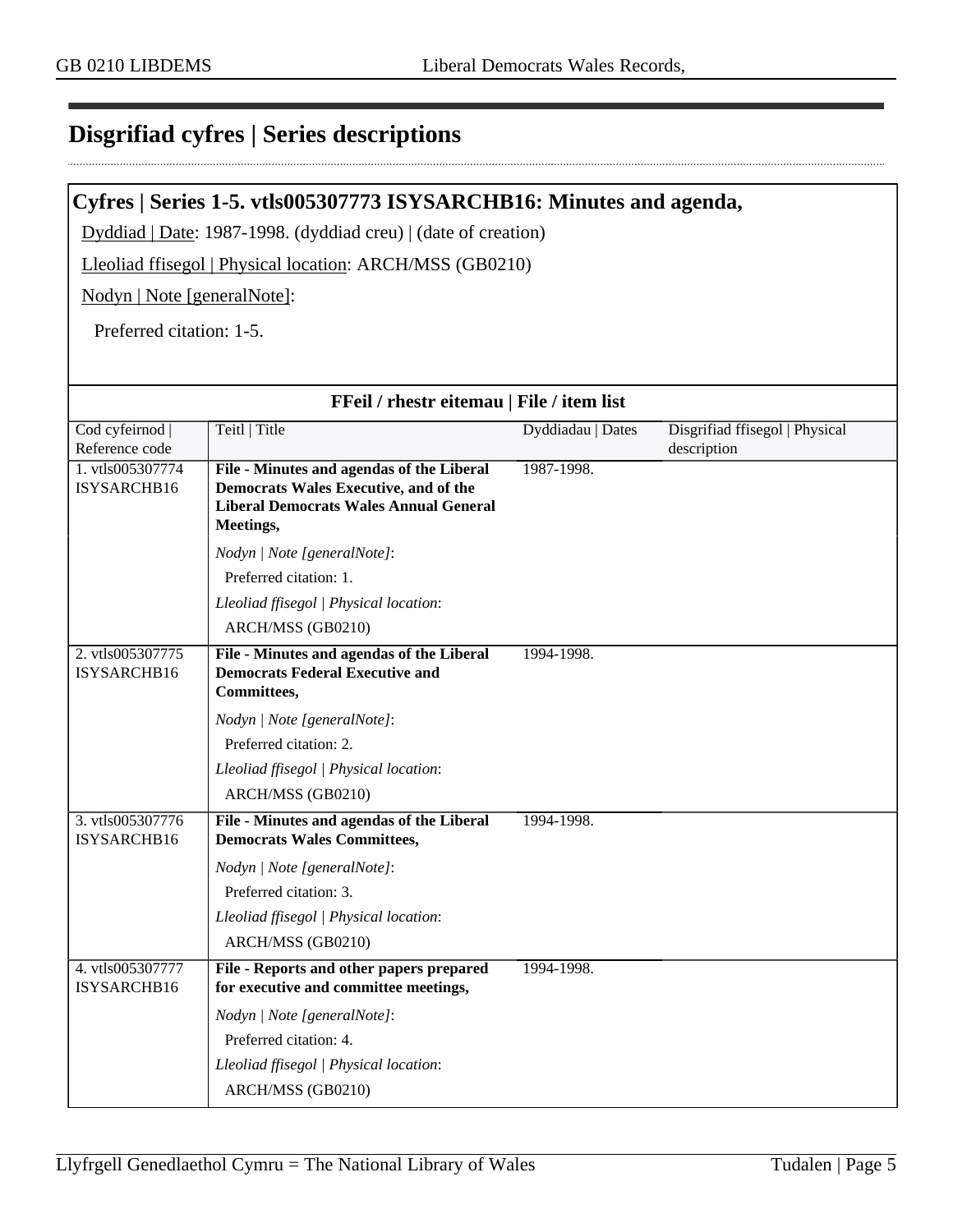<span id="page-5-0"></span>

| 5. vtls005307778<br>ISYSARCHB16 | File - Minutes and agendas of the Liberal<br><b>Democrats English Executive and</b>                                                                              | 1997-1998.        |                                               |
|---------------------------------|------------------------------------------------------------------------------------------------------------------------------------------------------------------|-------------------|-----------------------------------------------|
|                                 | Committees, with related papers,                                                                                                                                 |                   |                                               |
|                                 | Nodyn   Note [generalNote]:                                                                                                                                      |                   |                                               |
|                                 | Preferred citation: 5.                                                                                                                                           |                   |                                               |
|                                 | Lleoliad ffisegol   Physical location:                                                                                                                           |                   |                                               |
|                                 | ARCH/MSS (GB0210)                                                                                                                                                |                   |                                               |
|                                 | Cyfres   Series 6-26. vtls005307779 ISYSARCHB16: Constituency papers,                                                                                            |                   |                                               |
|                                 | Dyddiad   Date: [c.1987-1997]. (dyddiad creu)   (date of creation)                                                                                               |                   |                                               |
|                                 | Natur a chynnwys   Scope and content:                                                                                                                            |                   |                                               |
|                                 | Papers relating to local constituency organisation and campaigns, including correspondence,<br>biographies and photographs of candidates, and election material. |                   |                                               |
|                                 | Lleoliad ffisegol   Physical location: ARCH/MSS (GB0210)                                                                                                         |                   |                                               |
| Nodyn   Note [generalNote]:     |                                                                                                                                                                  |                   |                                               |
| Preferred citation: 6-26.       |                                                                                                                                                                  |                   |                                               |
|                                 |                                                                                                                                                                  |                   |                                               |
|                                 | FFeil / rhestr eitemau   File / item list                                                                                                                        |                   |                                               |
| Cod cyfeirnod<br>Reference code | Teitl   Title                                                                                                                                                    | Dyddiadau   Dates | Disgrifiad ffisegol   Physical<br>description |
| 6. vtls005307780<br>ISYSARCHB16 | File - General constituency papers,                                                                                                                              | $[c.1987-1997]$ . |                                               |
|                                 | Nodyn   Note [generalNote]:                                                                                                                                      |                   |                                               |
|                                 | Preferred citation: 6.                                                                                                                                           |                   |                                               |
|                                 | Lleoliad ffisegol   Physical location:                                                                                                                           |                   |                                               |
|                                 | ARCH/MSS (GB0210)                                                                                                                                                |                   |                                               |
| 7. vtls005307781<br>ISYSARCHB16 | File - Aberavon,                                                                                                                                                 | $[c.1987-1997]$ . |                                               |
|                                 | Nodyn   Note [generalNote]:                                                                                                                                      |                   |                                               |
|                                 | Preferred citation: 7.                                                                                                                                           |                   |                                               |
|                                 | Lleoliad ffisegol   Physical location:                                                                                                                           |                   |                                               |
|                                 | ARCH/MSS (GB0210)                                                                                                                                                |                   |                                               |
| 8. vtls005307782<br>ISYSARCHB16 | File - Alyn and Deeside,                                                                                                                                         | $[c.1987-1997]$ . |                                               |
|                                 | Nodyn   Note [generalNote]:                                                                                                                                      |                   |                                               |
|                                 | Preferred citation: 8.                                                                                                                                           |                   |                                               |

*Nodyn | Note [generalNote]*:

ARCH/MSS (GB0210)

9. vtls005307783 ISYSARCHB16

*Lleoliad ffisegol | Physical location*:

**File - Blaenau Gwent,** [c.1987-1997].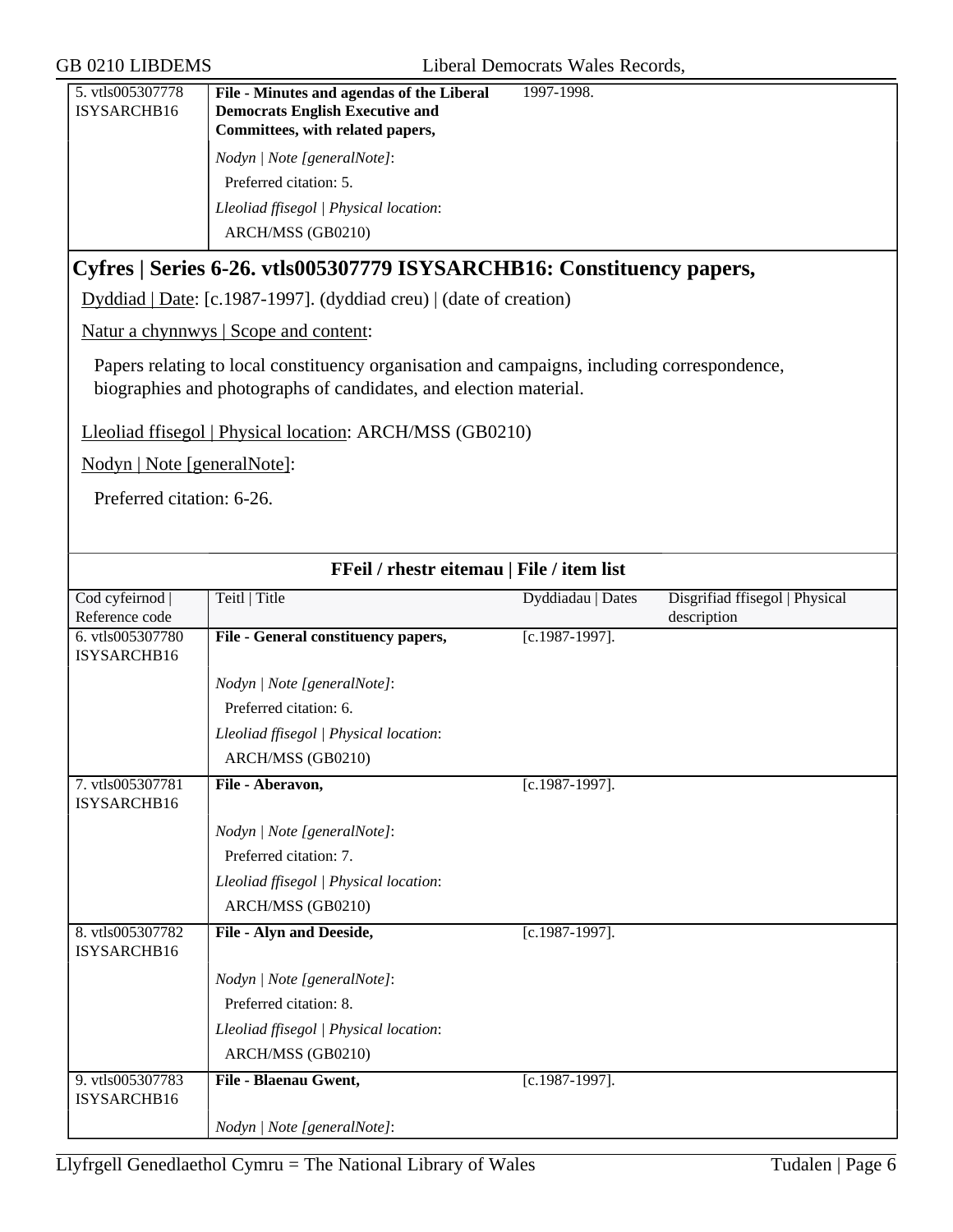|                                  | Preferred citation: 9.                 |                   |
|----------------------------------|----------------------------------------|-------------------|
|                                  | Lleoliad ffisegol   Physical location: |                   |
|                                  | ARCH/MSS (GB0210)                      |                   |
| 10. vtls005307784<br>ISYSARCHB16 | File - Brecon and Radnor,              | $[c.1987-1997]$ . |
|                                  | Nodyn   Note [generalNote]:            |                   |
|                                  | Preferred citation: 10.                |                   |
|                                  | Lleoliad ffisegol   Physical location: |                   |
|                                  | ARCH/MSS (GB0210)                      |                   |
| 11. vtls005307785<br>ISYSARCHB16 | File - Bridgend,                       | [c.1987-1997].    |
|                                  | Nodyn   Note [generalNote]:            |                   |
|                                  | Preferred citation: 11.                |                   |
|                                  | Lleoliad ffisegol   Physical location: |                   |
|                                  | ARCH/MSS (GB0210)                      |                   |
| 12. vtls005307786<br>ISYSARCHB16 | File - Caernarfon,                     | [c.1987-1997].    |
|                                  | Nodyn   Note [generalNote]:            |                   |
|                                  | Preferred citation: 12.                |                   |
|                                  | Lleoliad ffisegol   Physical location: |                   |
|                                  | ARCH/MSS (GB0210)                      |                   |
| 13. vtls005307787<br>ISYSARCHB16 | File - Caerphilly,                     | $[c.1987-1997]$ . |
|                                  | Nodyn   Note [generalNote]:            |                   |
|                                  | Preferred citation: 13.                |                   |
|                                  | Lleoliad ffisegol   Physical location: |                   |
|                                  | ARCH/MSS (GB0210)                      |                   |
| 14. vtls005307788<br>ISYSARCHB16 | File - Cardiff Central,                | $[c.1987-1997]$ . |
|                                  | Nodyn   Note [generalNote]:            |                   |
|                                  | Preferred citation: 14.                |                   |
|                                  | Lleoliad ffisegol   Physical location: |                   |
|                                  | ARCH/MSS (GB0210)                      |                   |
| 15. vtls005307789<br>ISYSARCHB16 | File - Cardiff North,                  | $[c.1987-1997]$ . |
|                                  | Nodyn   Note [generalNote]:            |                   |
|                                  | Preferred citation: 15.                |                   |
|                                  | Lleoliad ffisegol   Physical location: |                   |
|                                  | ARCH/MSS (GB0210)                      |                   |
| 16. vtls005307790<br>ISYSARCHB16 | File - Cardiff South and Penarth,      | $[c.1987-1997]$ . |
|                                  | Nodyn   Note [generalNote]:            |                   |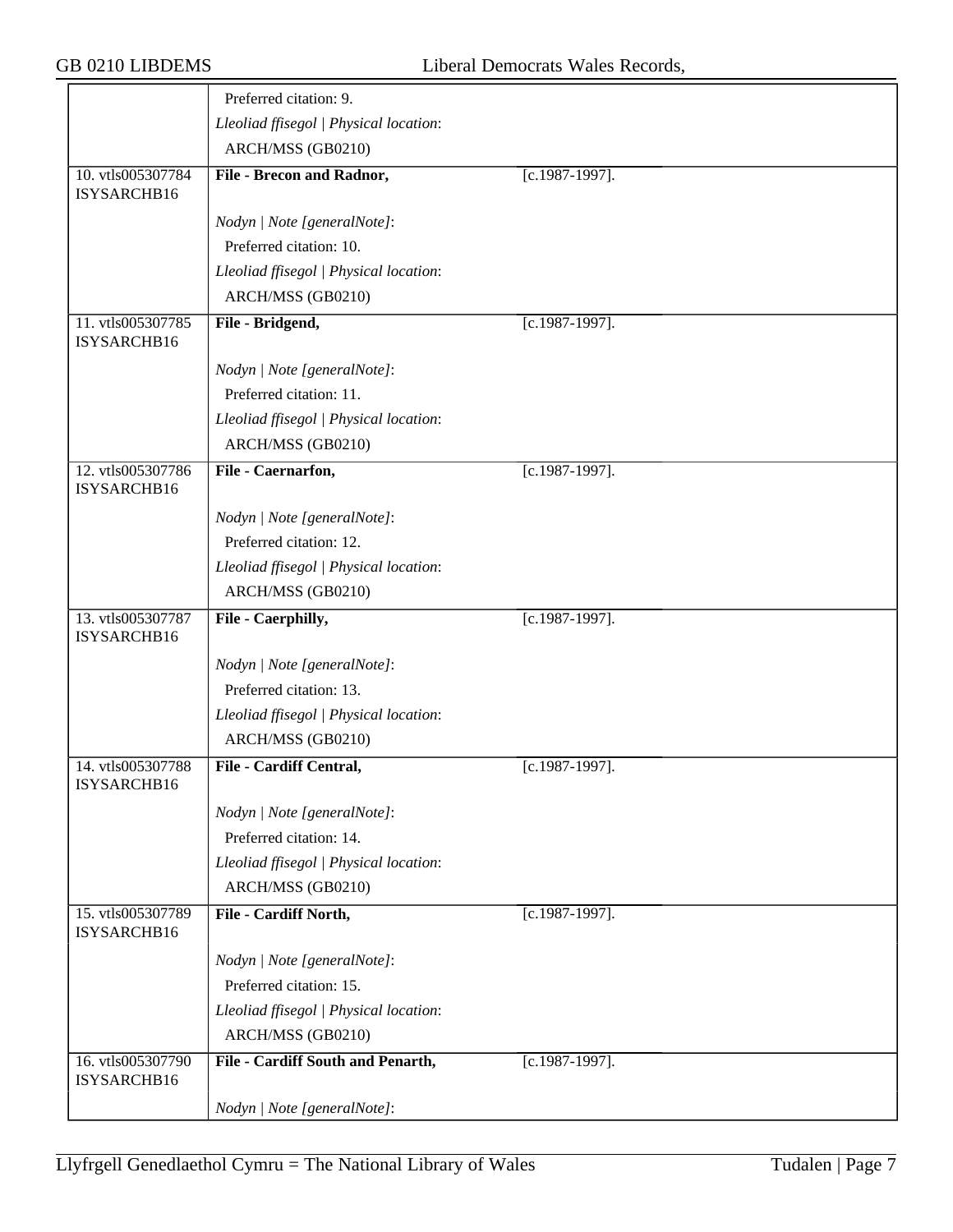|                                  | Preferred citation: 16.                              |                   |
|----------------------------------|------------------------------------------------------|-------------------|
|                                  | Lleoliad ffisegol   Physical location:               |                   |
|                                  | ARCH/MSS (GB0210)                                    |                   |
| 17. vtls005307791<br>ISYSARCHB16 | File - Cardiff West,                                 | [c.1987-1997].    |
|                                  | Nodyn   Note [generalNote]:                          |                   |
|                                  | Preferred citation: 17.                              |                   |
|                                  | Lleoliad ffisegol   Physical location:               |                   |
|                                  | ARCH/MSS (GB0210)                                    |                   |
| 18. vtls005307792<br>ISYSARCHB16 | File - Carmarthen,                                   | $[c.1987-1997]$ . |
|                                  | Nodyn   Note [generalNote]:                          |                   |
|                                  | Preferred citation: 18.                              |                   |
|                                  | Lleoliad ffisegol   Physical location:               |                   |
|                                  | ARCH/MSS (GB0210)                                    |                   |
| 19. vtls005307793<br>ISYSARCHB16 | <b>File - Ceredigion and Pembrokeshire</b><br>North, | $[c.1987-1997]$ . |
|                                  | Nodyn   Note [generalNote]:                          |                   |
|                                  | Preferred citation: 19.                              |                   |
|                                  | Lleoliad ffisegol   Physical location:               |                   |
|                                  | ARCH/MSS (GB0210)                                    |                   |
| 20. vtls005307794                | File - Clwyd North West,                             | $[c.1987-1997]$ . |
| ISYSARCHB16                      |                                                      |                   |
|                                  | Nodyn   Note [generalNote]:                          |                   |
|                                  | Preferred citation: 20.                              |                   |
|                                  | Lleoliad ffisegol   Physical location:               |                   |
|                                  | ARCH/MSS (GB0210)                                    |                   |
| 21. vtls005307795                | File - Clwyd South West,                             | $[c.1987-1997]$ . |
| ISYSARCHB16                      |                                                      |                   |
|                                  | Nodyn   Note [generalNote]:                          |                   |
|                                  | Preferred citation: 21.                              |                   |
|                                  | Lleoliad ffisegol   Physical location:               |                   |
|                                  | ARCH/MSS (GB0210)                                    |                   |
| 22. vtls005307796<br>ISYSARCHB16 | File - Conwy,                                        | $[c.1987-1997]$ . |
|                                  | Nodyn   Note [generalNote]:                          |                   |
|                                  | Preferred citation: 22.                              |                   |
|                                  | Lleoliad ffisegol   Physical location:               |                   |
|                                  | ARCH/MSS (GB0210)                                    |                   |
| 23. vtls005307797                | File - Cynon Valley,                                 | $[c.1987-1997]$ . |
| ISYSARCHB16                      |                                                      |                   |
|                                  | Nodyn   Note [generalNote]:                          |                   |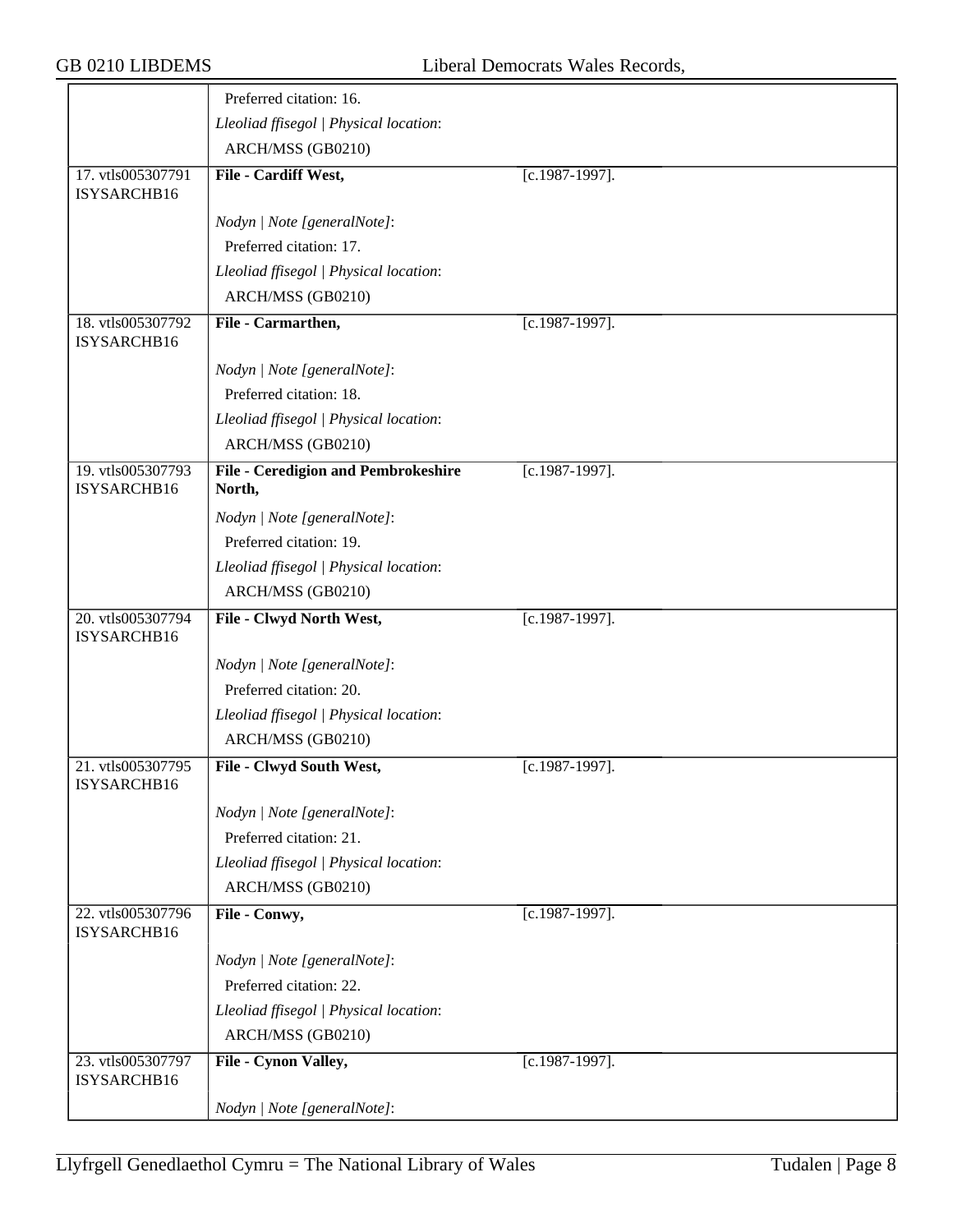<span id="page-8-1"></span><span id="page-8-0"></span>

|                                  | Preferred citation: 23.                                           |                   |                                               |
|----------------------------------|-------------------------------------------------------------------|-------------------|-----------------------------------------------|
|                                  | Lleoliad ffisegol   Physical location:                            |                   |                                               |
|                                  | ARCH/MSS (GB0210)                                                 |                   |                                               |
| 24. vtls005307798<br>ISYSARCHB16 | File - Delyn,                                                     | [c.1987-1997].    |                                               |
|                                  | Nodyn   Note [generalNote]:                                       |                   |                                               |
|                                  | Preferred citation: 24.                                           |                   |                                               |
|                                  | Lleoliad ffisegol   Physical location:                            |                   |                                               |
|                                  | ARCH/MSS (GB0210)                                                 |                   |                                               |
| 25. vtls005307799<br>ISYSARCHB16 | File - Islwyn,                                                    | $[c.1987-1997]$ . |                                               |
|                                  | Nodyn   Note [generalNote]:                                       |                   |                                               |
|                                  | Preferred citation: 25.                                           |                   |                                               |
|                                  | Lleoliad ffisegol   Physical location:                            |                   |                                               |
|                                  | ARCH/MSS (GB0210)                                                 |                   |                                               |
| 26. vtls005307800<br>ISYSARCHB16 | File - Swansea and Gower,                                         | $[c.1987-1997]$ . |                                               |
|                                  | Nodyn   Note [generalNote]:                                       |                   |                                               |
|                                  | Preferred citation: 26.                                           |                   |                                               |
|                                  | Lleoliad ffisegol   Physical location:                            |                   |                                               |
|                                  | ARCH/MSS (GB0210)                                                 |                   |                                               |
|                                  | Cyfres   Series 27. vtls005307801 ISYSARCHB16: Financial papers,  |                   |                                               |
|                                  | Dyddiad   Date: 1991-1998. (dyddiad creu)   (date of creation)    |                   |                                               |
|                                  | Lleoliad ffisegol   Physical location: ARCH/MSS (GB0210)          |                   |                                               |
| Nodyn   Note [generalNote]:      |                                                                   |                   |                                               |
| Preferred citation: 27.          |                                                                   |                   |                                               |
|                                  |                                                                   |                   |                                               |
|                                  | FFeil / rhestr eitemau   File / item list                         |                   |                                               |
| Cod cyfeirnod<br>Reference code  | Teitl   Title                                                     | Dyddiadau   Dates | Disgrifiad ffisegol   Physical<br>description |
| 27. vtls005307802<br>ISYSARCHB16 | File - Financial papers,                                          | 1991-1998.        |                                               |
|                                  | Natur a chynnwys / Scope and content:                             |                   |                                               |
|                                  | Budgets and financial reports of the Liberal Democrats Wales.     |                   |                                               |
|                                  | Nodyn   Note [generalNote]:                                       |                   |                                               |
|                                  | Preferred citation: 27.                                           |                   |                                               |
|                                  | Lleoliad ffisegol   Physical location:                            |                   |                                               |
|                                  | ARCH/MSS (GB0210)                                                 |                   |                                               |
|                                  | Cyfres   Series 28-29. vtls005307803 ISYSARCHB16: Correspondence, |                   |                                               |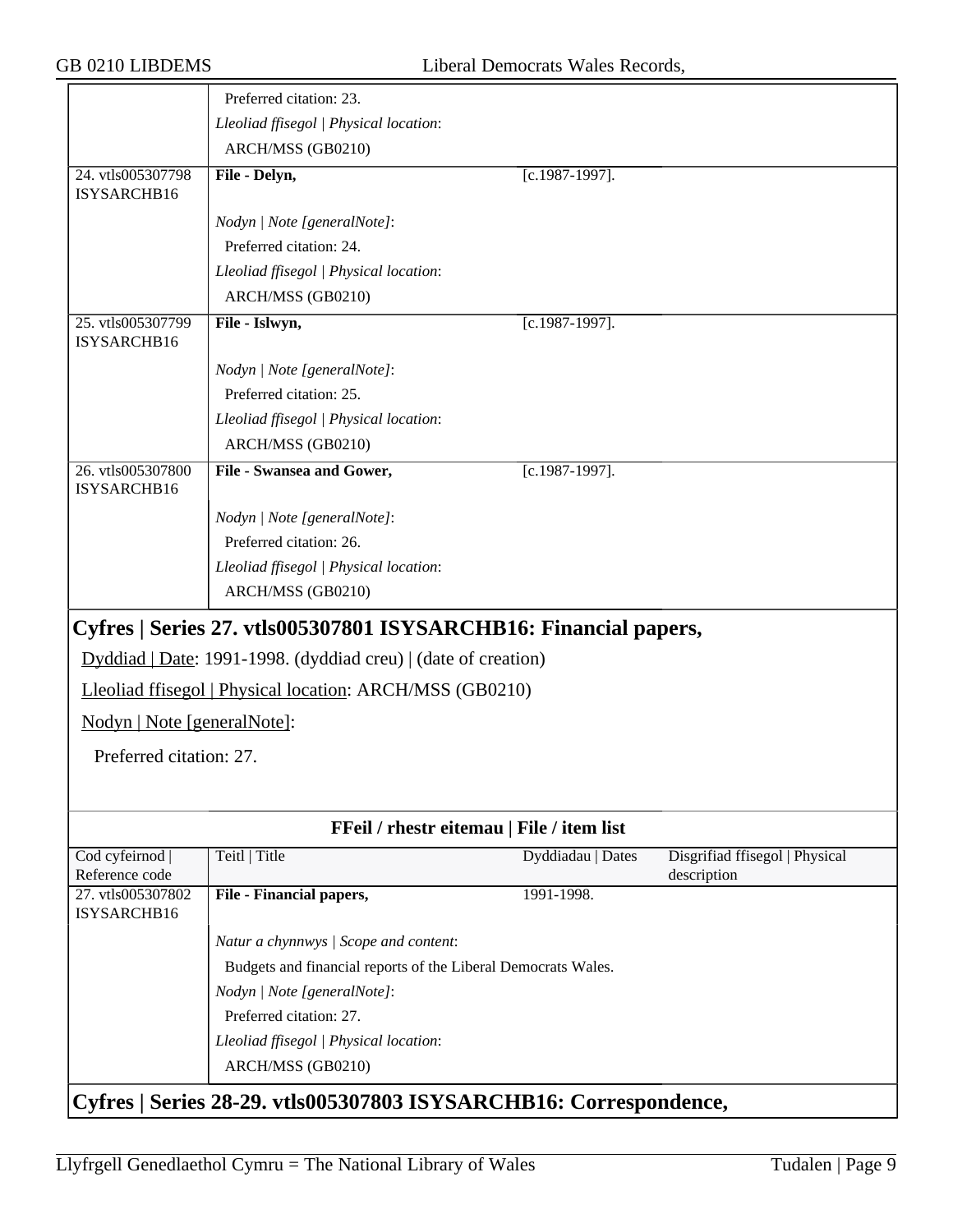Dyddiad | Date: [c.1985-1998]. (dyddiad creu) | (date of creation)

Lleoliad ffisegol | Physical location: ARCH/MSS (GB0210)

Nodyn | Note [generalNote]:

Preferred citation: 28-29.

<span id="page-9-0"></span>

|                                                           | FFeil / rhestr eitemau   File / item list                                                                                  |                   |                                               |
|-----------------------------------------------------------|----------------------------------------------------------------------------------------------------------------------------|-------------------|-----------------------------------------------|
| Cod cyfeirnod<br>Reference code                           | Teitl   Title                                                                                                              | Dyddiadau   Dates | Disgrifiad ffisegol   Physical<br>description |
| 28. vtls005307804<br>ISYSARCHB16                          | File - General correspondence,                                                                                             | $[c.1985-1998]$ . |                                               |
|                                                           | Nodyn   Note [generalNote]:                                                                                                |                   |                                               |
|                                                           | Preferred citation: 28.                                                                                                    |                   |                                               |
|                                                           | Lleoliad ffisegol   Physical location:                                                                                     |                   |                                               |
|                                                           | ARCH/MSS (GB0210)                                                                                                          |                   |                                               |
| 29. vtls005307805<br>ISYSARCHB16                          | File - Correspondence relating to the<br>change in European constituency<br>boundaries,                                    | 1993.             |                                               |
|                                                           | Nodyn   Note [generalNote]:                                                                                                |                   |                                               |
|                                                           | Preferred citation: 29.                                                                                                    |                   |                                               |
|                                                           | Lleoliad ffisegol   Physical location:                                                                                     |                   |                                               |
|                                                           | ARCH/MSS (GB0210)                                                                                                          |                   |                                               |
| Nodyn   Note [generalNote]:<br>Preferred citation: 30-33. | Dyddiad   Date: 1986-1998. (dyddiad creu)   (date of creation)<br>Lleoliad ffisegol   Physical location: ARCH/MSS (GB0210) |                   |                                               |
|                                                           | FFeil / rhestr eitemau   File / item list                                                                                  |                   |                                               |
| Cod cyfeirnod<br>Reference code                           | Teitl   Title                                                                                                              | Dyddiadau   Dates | Disgrifiad ffisegol   Physical<br>description |
| $30 - 31.$                                                | <b>File - Papers relating to Liberal Democrats</b>                                                                         | 1986-1998.        |                                               |
| vtls005307807<br>ISYSARCHB16                              | Wales Conferences, including speeches and<br>agenda,                                                                       |                   |                                               |
|                                                           | Nodyn   Note [generalNote]:                                                                                                |                   |                                               |
|                                                           | Preferred citation: 30-31.                                                                                                 |                   |                                               |
|                                                           | Lleoliad ffisegol   Physical location:                                                                                     |                   |                                               |
|                                                           | ARCH/MSS (GB0210)                                                                                                          |                   |                                               |
| 32. vtls005307808                                         | <b>File - Papers relating to Liberal Democrat</b>                                                                          | 1992-1995.        |                                               |
| ISYSARCHB16                                               | rallies and visits,                                                                                                        |                   |                                               |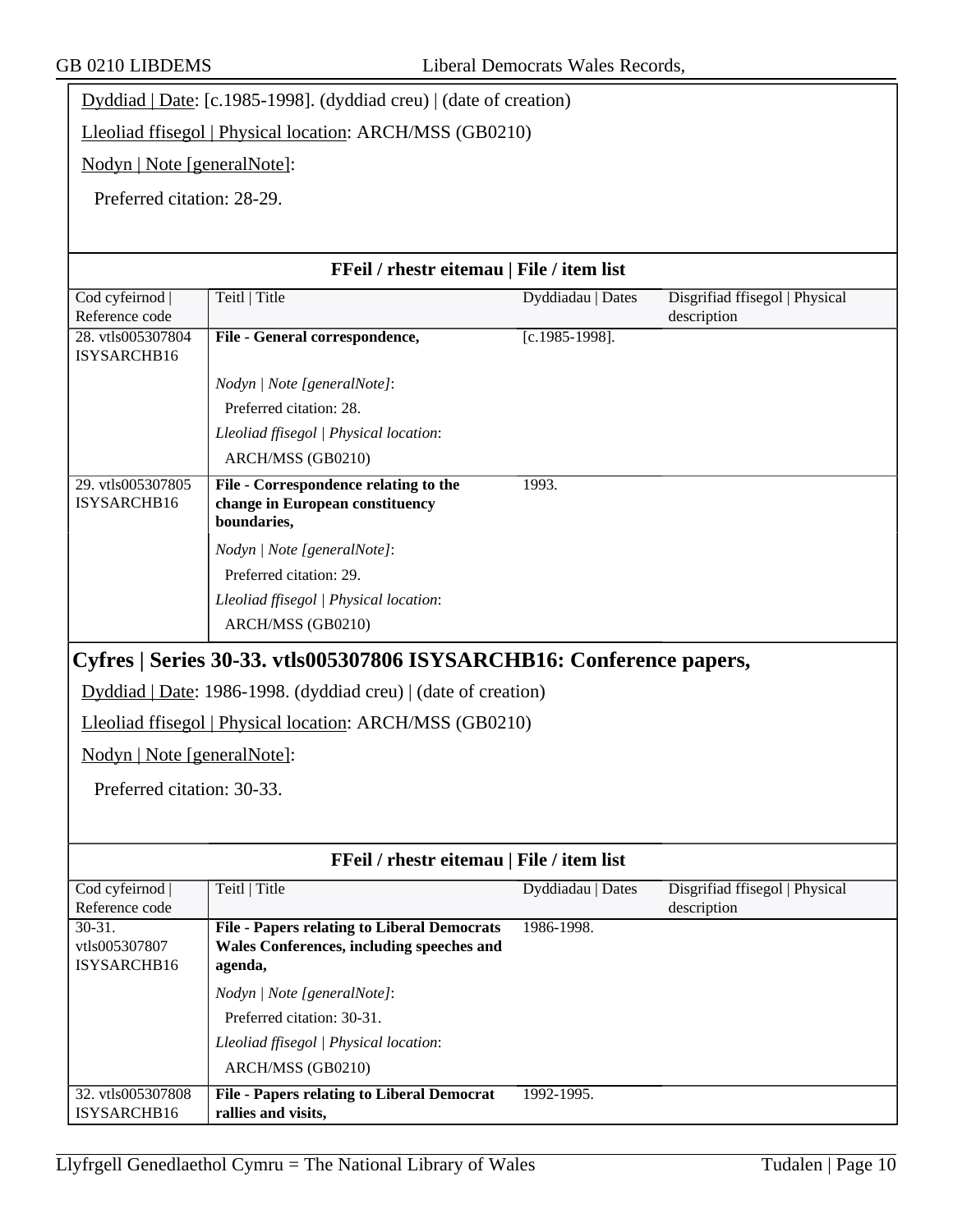<span id="page-10-0"></span>

|                                        | Nodyn   Note [generalNote]:                                                                                                  |                   |                                               |
|----------------------------------------|------------------------------------------------------------------------------------------------------------------------------|-------------------|-----------------------------------------------|
|                                        | Preferred citation: 32.                                                                                                      |                   |                                               |
|                                        | Lleoliad ffisegol   Physical location:                                                                                       |                   |                                               |
|                                        | ARCH/MSS (GB0210)                                                                                                            |                   |                                               |
| 33. vtls005307809<br>ISYSARCHB16       | <b>File - Papers relating to Federal Liberal</b><br><b>Democrat Conferences, including agenda</b><br>and reports,            | 1995-1998.        |                                               |
|                                        | Nodyn   Note [generalNote]:                                                                                                  |                   |                                               |
|                                        | Preferred citation: 33.                                                                                                      |                   |                                               |
|                                        | Lleoliad ffisegol   Physical location:                                                                                       |                   |                                               |
|                                        | ARCH/MSS (GB0210)                                                                                                            |                   |                                               |
|                                        | Cyfres   Series 34-42. vtls005307810 ISYSARCHB16: Election material,                                                         |                   |                                               |
|                                        | Dyddiad   Date: 1984-1999. (dyddiad creu)   (date of creation)                                                               |                   |                                               |
|                                        | Lleoliad ffisegol   Physical location: ARCH/MSS (GB0210)                                                                     |                   |                                               |
| Nodyn   Note [generalNote]:            |                                                                                                                              |                   |                                               |
| Preferred citation: 34-42.             |                                                                                                                              |                   |                                               |
|                                        |                                                                                                                              |                   |                                               |
|                                        |                                                                                                                              |                   |                                               |
|                                        | FFeil / rhestr eitemau   File / item list                                                                                    |                   |                                               |
| Cod cyfeirnod  <br>Reference code      | Teitl   Title                                                                                                                | Dyddiadau   Dates | Disgrifiad ffisegol   Physical<br>description |
| 34. vtls005307811<br>ISYSARCHB16       | File - Papers concerning local elections,<br>including correspondence, campaign packs<br>and publicity material,             | 1984-1999.        |                                               |
|                                        | Nodyn   Note [generalNote]:                                                                                                  |                   |                                               |
|                                        | Preferred citation: 34.                                                                                                      |                   |                                               |
|                                        | Lleoliad ffisegol   Physical location:                                                                                       |                   |                                               |
|                                        | ARCH/MSS (GB0210)                                                                                                            |                   |                                               |
|                                        |                                                                                                                              |                   |                                               |
| 35. vtls005307812<br>ISYSARCHB16       | File - Papers relating to by-election<br>campaigns,                                                                          | 1985-1995.        |                                               |
|                                        |                                                                                                                              |                   |                                               |
|                                        | Nodyn   Note [generalNote]:<br>Preferred citation: 35.                                                                       |                   |                                               |
|                                        | Lleoliad ffisegol   Physical location:                                                                                       |                   |                                               |
|                                        | ARCH/MSS (GB0210)                                                                                                            |                   |                                               |
| 36-39.<br>vtls005307813<br>ISYSARCHB16 | <b>File - Papers deriving from General</b><br>Elections, including correspondence,<br>campaign packs and publicity material, | 1987-1997.        |                                               |
|                                        | Nodyn   Note [generalNote]:                                                                                                  |                   |                                               |
|                                        | Preferred citation: 36-39.                                                                                                   |                   |                                               |
|                                        | Lleoliad ffisegol   Physical location:                                                                                       |                   |                                               |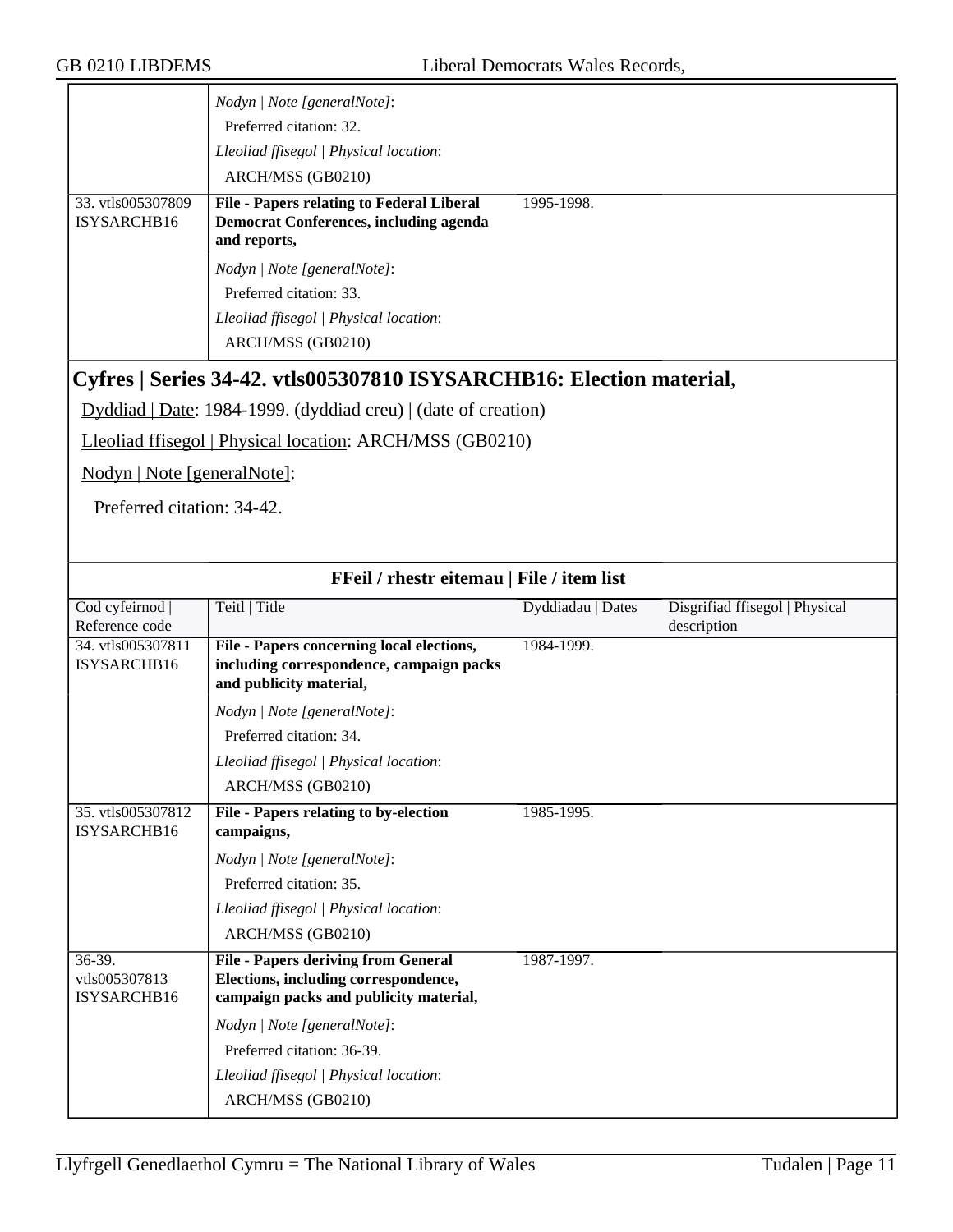<span id="page-11-0"></span>

|                                  | <b>File - Papers relating to European</b>                                                                                                                                                   |                   |                                               |
|----------------------------------|---------------------------------------------------------------------------------------------------------------------------------------------------------------------------------------------|-------------------|-----------------------------------------------|
| 40. vtls005307814<br>ISYSARCHB16 | elections,                                                                                                                                                                                  | [c.1993-1998].    |                                               |
|                                  | Nodyn   Note [generalNote]:                                                                                                                                                                 |                   |                                               |
|                                  | Preferred citation: 40.                                                                                                                                                                     |                   |                                               |
|                                  | Lleoliad ffisegol   Physical location:                                                                                                                                                      |                   |                                               |
|                                  | ARCH/MSS (GB0210)                                                                                                                                                                           |                   |                                               |
| 41. vtls005307815                | <b>File - Papers concerning Liberal Democrat</b>                                                                                                                                            | 1995.             |                                               |
| ISYSARCHB16                      | Party internal elections,                                                                                                                                                                   |                   |                                               |
|                                  | Nodyn   Note [generalNote]:                                                                                                                                                                 |                   |                                               |
|                                  | Preferred citation: 41.                                                                                                                                                                     |                   |                                               |
|                                  | Lleoliad ffisegol   Physical location:                                                                                                                                                      |                   |                                               |
|                                  | ARCH/MSS (GB0210)                                                                                                                                                                           |                   |                                               |
| 42. vtls005307816<br>ISYSARCHB16 | <b>File - Papers relating to the Welsh</b><br>Assembly referendum campaign and the<br><b>National Assembly elections,</b>                                                                   | 1997-1998.        |                                               |
|                                  | Nodyn   Note [generalNote]:                                                                                                                                                                 |                   |                                               |
|                                  | Preferred citation: 42.                                                                                                                                                                     |                   |                                               |
|                                  | Lleoliad ffisegol   Physical location:                                                                                                                                                      |                   |                                               |
|                                  | ARCH/MSS (GB0210)                                                                                                                                                                           |                   |                                               |
| Nodyn   Note [generalNote]:      | Cyfres   Series 43-44. vtls005307817 ISYSARCHB16: Membership,<br>Dyddiad   Date: 1989-1998. (dyddiad creu)   (date of creation)<br>Lleoliad ffisegol   Physical location: ARCH/MSS (GB0210) |                   |                                               |
| Preferred citation: 43-44.       |                                                                                                                                                                                             |                   |                                               |
|                                  | FFeil / rhestr eitemau   File / item list                                                                                                                                                   |                   |                                               |
| Cod cyfeirnod<br>Reference code  | Teitl   Title                                                                                                                                                                               | Dyddiadau   Dates | Disgrifiad ffisegol   Physical<br>description |
| 43. vtls005307818<br>ISYSARCHB16 | File - Party membership lists,                                                                                                                                                              | 1989-1998.        |                                               |
|                                  | Nodyn   Note [generalNote]:                                                                                                                                                                 |                   |                                               |
|                                  | Preferred citation: 43.                                                                                                                                                                     |                   |                                               |
|                                  | Lleoliad ffisegol   Physical location:                                                                                                                                                      |                   |                                               |
|                                  | ARCH/MSS (GB0210)                                                                                                                                                                           |                   |                                               |
| 44. vtls005307819                | File - Correspondence relating to party                                                                                                                                                     | 1994-1995.        |                                               |
| ISYSARCHB16                      | membership,                                                                                                                                                                                 |                   |                                               |
|                                  | Nodyn   Note [generalNote]:                                                                                                                                                                 |                   |                                               |
|                                  | Preferred citation: 44.                                                                                                                                                                     |                   |                                               |
|                                  | Lleoliad ffisegol   Physical location:                                                                                                                                                      |                   |                                               |
|                                  | ARCH/MSS (GB0210)                                                                                                                                                                           |                   |                                               |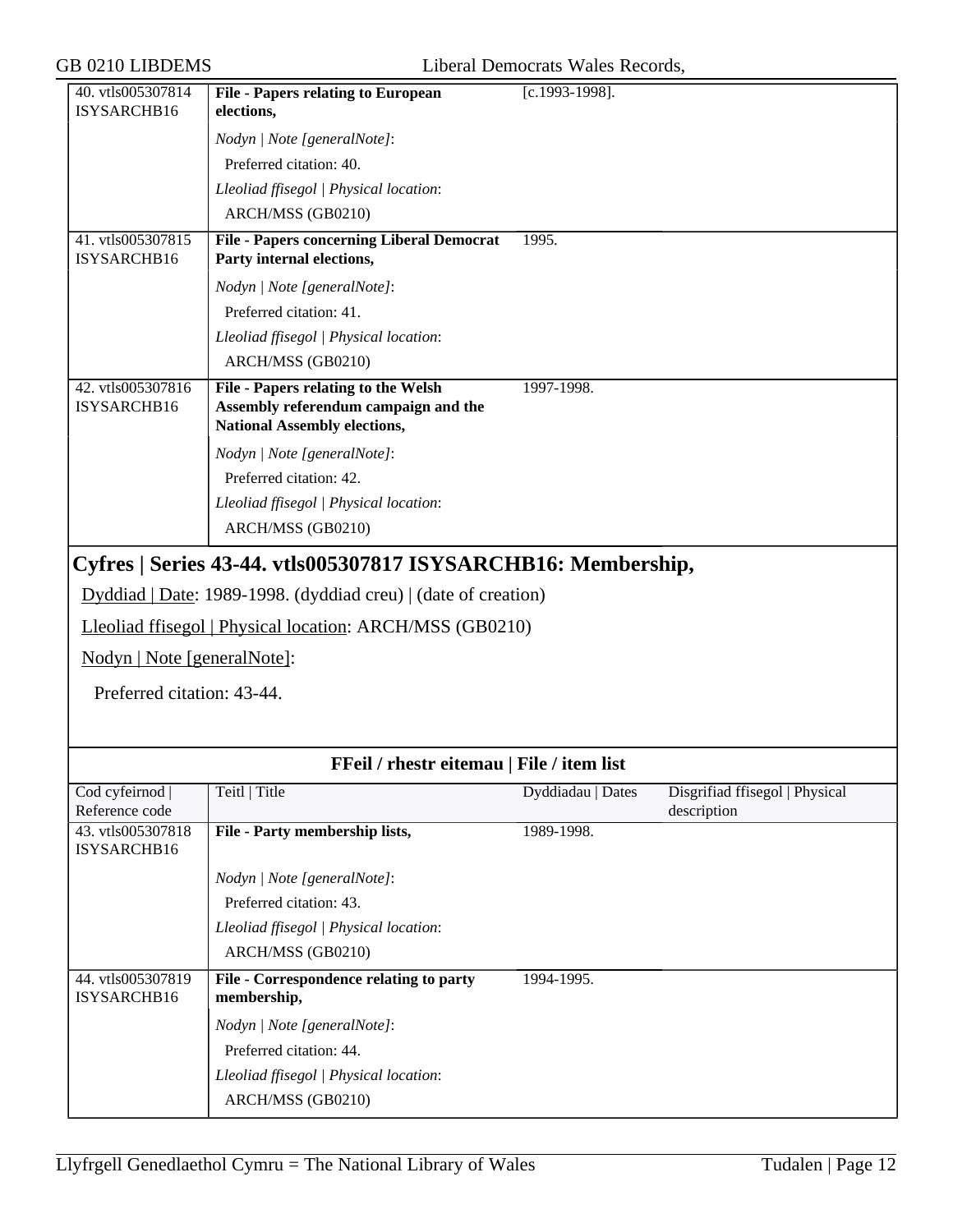# <span id="page-12-0"></span>**Cyfres | Series 45-46. vtls005307820 ISYSARCHB16: Press and media relations,**

Dyddiad | Date: [c.1985-1998]. (dyddiad creu) | (date of creation)

Lleoliad ffisegol | Physical location: ARCH/MSS (GB0210)

Nodyn | Note [generalNote]:

Preferred citation: 45-46.

<span id="page-12-1"></span>

| FFeil / rhestr eitemau   File / item list |                                                                                                                                    |                   |                                               |
|-------------------------------------------|------------------------------------------------------------------------------------------------------------------------------------|-------------------|-----------------------------------------------|
| Cod cyfeirnod<br>Reference code           | Teitl   Title                                                                                                                      | Dyddiadau   Dates | Disgrifiad ffisegol   Physical<br>description |
| 45. vtls005307821<br>ISYSARCHB16          | File - Papers concerning the Party's<br>relations with the media and press,<br>including press releases and newspaper<br>cuttings, | $[c.1985-1998]$ . |                                               |
|                                           | Nodyn   Note [generalNote]:                                                                                                        |                   |                                               |
|                                           | Preferred citation: 45.                                                                                                            |                   |                                               |
|                                           | Lleoliad ffisegol   Physical location:                                                                                             |                   |                                               |
|                                           | ARCH/MSS (GB0210)                                                                                                                  |                   |                                               |
| 46. vtls005307822<br>ISYSARCHB16          | File - Papers relating to party political<br>broadcasts,                                                                           | 1995-1996.        |                                               |
|                                           | Nodyn   Note [generalNote]:                                                                                                        |                   |                                               |
|                                           | Preferred citation: 46.                                                                                                            |                   |                                               |
|                                           | Lleoliad ffisegol   Physical location:                                                                                             |                   |                                               |
|                                           | ARCH/MSS (GB0210)                                                                                                                  |                   |                                               |
|                                           | Cyfres   Series 47-48. vtls005307823 ISYSARCHB16: Party policy,                                                                    |                   |                                               |
|                                           | Dyddiad   Date: 1991-1998. (dyddiad creu)   (date of creation)                                                                     |                   |                                               |
|                                           | Lleoliad ffisegol   Physical location: ARCH/MSS (GB0210)                                                                           |                   |                                               |
| Nodyn   Note [generalNote]:               |                                                                                                                                    |                   |                                               |
| Preferred citation: 47-48.                |                                                                                                                                    |                   |                                               |
|                                           |                                                                                                                                    |                   |                                               |
|                                           | FFeil / rhestr eitemau   File / item list                                                                                          |                   |                                               |
| Cod cyfeirnod<br>Reference code           | Teitl   Title                                                                                                                      | Dyddiadau   Dates | Disgrifiad ffisegol   Physical<br>description |
| 47. vtls005307824<br>ISYSARCHB16          | File - Papers relating to party policy,                                                                                            | 1991-1998.        |                                               |
|                                           | Nodyn   Note [generalNote]:                                                                                                        |                   |                                               |
|                                           | Preferred citation: 47.                                                                                                            |                   |                                               |
|                                           | Lleoliad ffisegol   Physical location:                                                                                             |                   |                                               |
|                                           | ARCH/MSS (GB0210)                                                                                                                  |                   |                                               |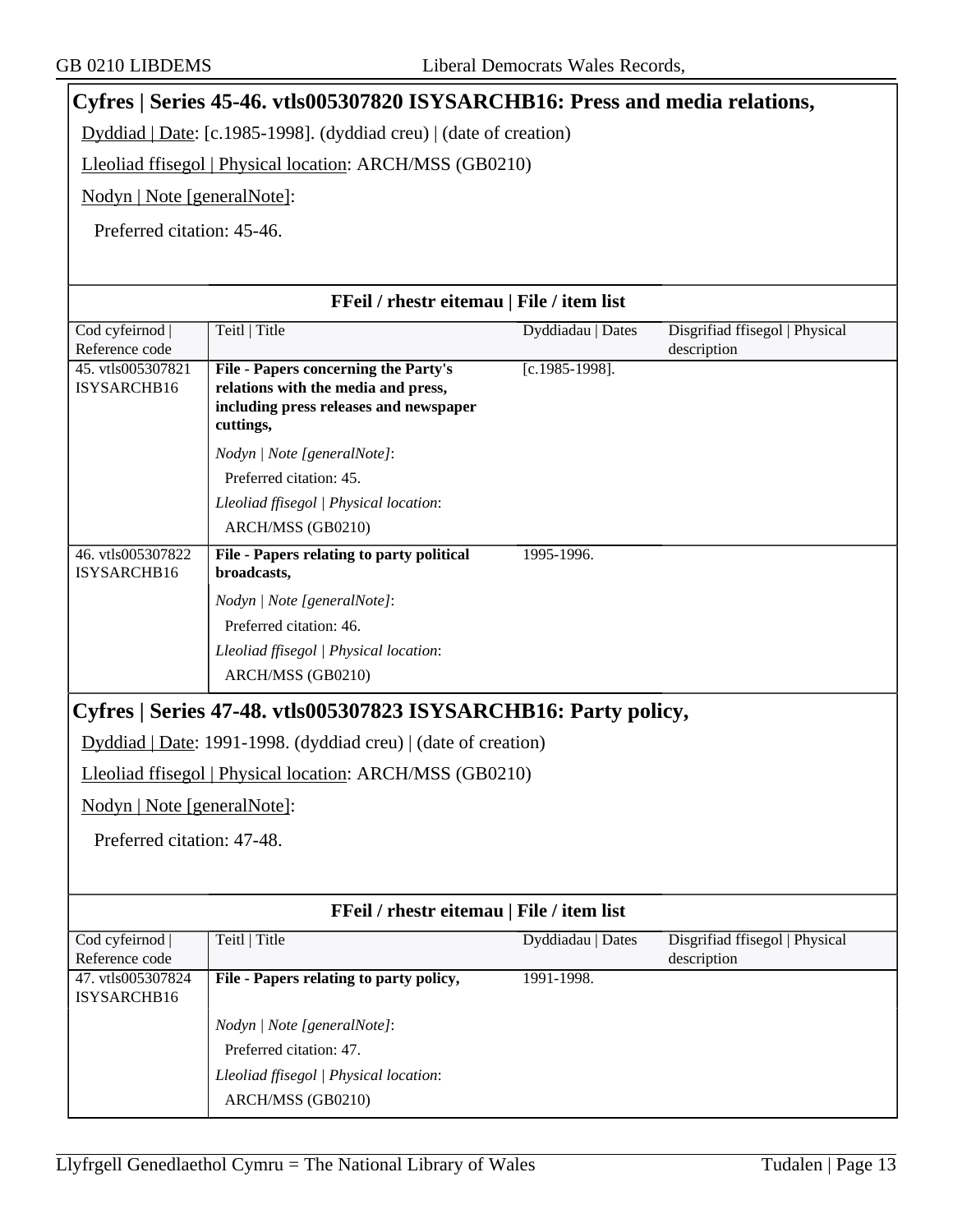<span id="page-13-0"></span>

| 48. vtls005307825<br>ISYSARCHB16  | File - Papers relating to the Liberal<br><b>Democrats Wales campaign regarding</b><br>education cuts, | 1995.             |                                               |
|-----------------------------------|-------------------------------------------------------------------------------------------------------|-------------------|-----------------------------------------------|
|                                   | Nodyn   Note [generalNote]:                                                                           |                   |                                               |
|                                   | Preferred citation: 48.                                                                               |                   |                                               |
|                                   | Lleoliad ffisegol   Physical location:                                                                |                   |                                               |
|                                   | ARCH/MSS (GB0210)                                                                                     |                   |                                               |
|                                   | Cyfres   Series 49-55. vtls005307826 ISYSARCHB16: Published material,                                 |                   |                                               |
|                                   | Dyddiad   Date: 1987-1996. (dyddiad creu)   (date of creation)                                        |                   |                                               |
|                                   | Lleoliad ffisegol   Physical location: ARCH/MSS (GB0210)                                              |                   |                                               |
| Nodyn   Note [generalNote]:       |                                                                                                       |                   |                                               |
| Preferred citation: 49-55.        |                                                                                                       |                   |                                               |
|                                   |                                                                                                       |                   |                                               |
|                                   | FFeil / rhestr eitemau   File / item list                                                             |                   |                                               |
| Cod cyfeirnod  <br>Reference code | Teitl   Title                                                                                         | Dyddiadau   Dates | Disgrifiad ffisegol   Physical<br>description |
| 49. vtls005307827<br>ISYSARCHB16  | File - Manifestos,                                                                                    | 1987-1994.        |                                               |
|                                   | Nodyn   Note [generalNote]:                                                                           |                   |                                               |
|                                   | Preferred citation: 49.                                                                               |                   |                                               |
|                                   | Lleoliad ffisegol   Physical location:                                                                |                   |                                               |
|                                   | ARCH/MSS (GB0210)                                                                                     |                   |                                               |
| 50. vtls005307828<br>ISYSARCHB16  | <b>File - Federal White Papers,</b>                                                                   | 1989-1992.        |                                               |
|                                   | Nodyn   Note [generalNote]:                                                                           |                   |                                               |
|                                   | Preferred citation: 50.                                                                               |                   |                                               |
|                                   | Lleoliad ffisegol   Physical location:                                                                |                   |                                               |
|                                   | ARCH/MSS (GB0210)                                                                                     |                   |                                               |
| 51. vtls005307829<br>ISYSARCHB16  | <b>File - Federal Green Papers,</b>                                                                   | 1989-1993.        |                                               |
|                                   | Nodyn   Note [generalNote]:                                                                           |                   |                                               |
|                                   | Preferred citation: 51.                                                                               |                   |                                               |
|                                   | Lleoliad ffisegol   Physical location:                                                                |                   |                                               |
|                                   | ARCH/MSS (GB0210)                                                                                     |                   |                                               |
| 52. vtls005307830<br>ISYSARCHB16  | File - Agenda,                                                                                        | 1990-1996.        |                                               |
|                                   | Nodyn   Note [generalNote]:                                                                           |                   |                                               |
|                                   | Preferred citation: 52.                                                                               |                   |                                               |
|                                   | Lleoliad ffisegol   Physical location:                                                                |                   |                                               |
|                                   | ARCH/MSS (GB0210)                                                                                     |                   |                                               |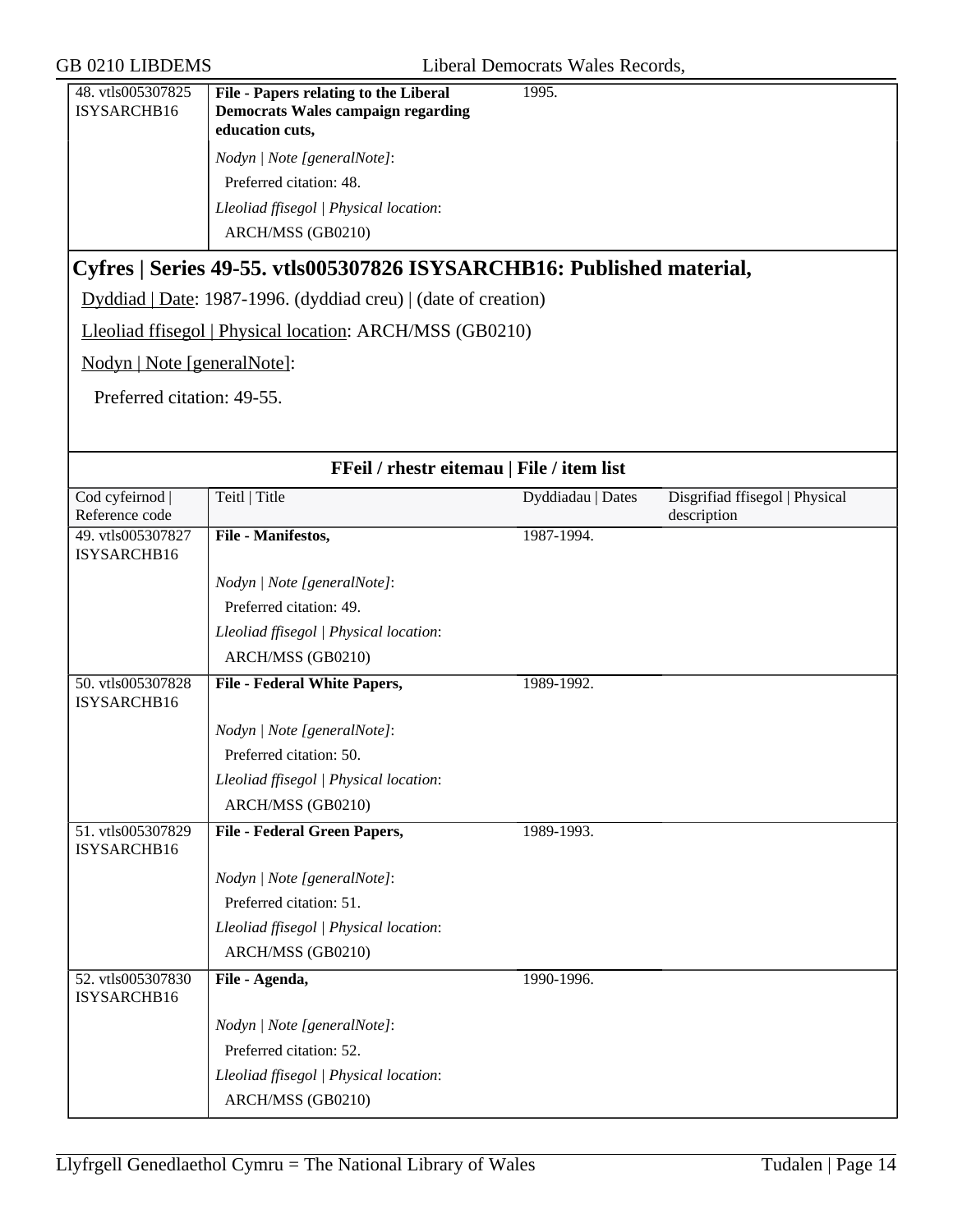<span id="page-14-0"></span>

| 53. vtls005307831<br>ISYSARCHB16                          | <b>File - English Green Papers,</b>                                                                                                                       | 1991-1993.        |                                |  |
|-----------------------------------------------------------|-----------------------------------------------------------------------------------------------------------------------------------------------------------|-------------------|--------------------------------|--|
|                                                           |                                                                                                                                                           |                   |                                |  |
|                                                           | Nodyn   Note [generalNote]:                                                                                                                               |                   |                                |  |
|                                                           | Preferred citation: 53.                                                                                                                                   |                   |                                |  |
|                                                           | Lleoliad ffisegol   Physical location:                                                                                                                    |                   |                                |  |
|                                                           | ARCH/MSS (GB0210)                                                                                                                                         |                   |                                |  |
| 54. vtls005307832                                         | File - Policy papers,                                                                                                                                     | 1994-1996.        |                                |  |
| ISYSARCHB16                                               |                                                                                                                                                           |                   |                                |  |
|                                                           | Nodyn   Note [generalNote]:                                                                                                                               |                   |                                |  |
|                                                           | Preferred citation: 54.                                                                                                                                   |                   |                                |  |
|                                                           | Lleoliad ffisegol   Physical location:                                                                                                                    |                   |                                |  |
|                                                           | ARCH/MSS (GB0210)                                                                                                                                         |                   |                                |  |
| 55. vtls005307833<br>ISYSARCHB16                          | File - Miscellaneous published material,<br>including a Federal Consultation Paper<br>and the Constitution of the Social and<br><b>Liberal Democrats,</b> | 1988-1992.        |                                |  |
|                                                           | Nodyn   Note [generalNote]:                                                                                                                               |                   |                                |  |
|                                                           | Preferred citation: 55.                                                                                                                                   |                   |                                |  |
|                                                           | Lleoliad ffisegol   Physical location:                                                                                                                    |                   |                                |  |
|                                                           | ARCH/MSS (GB0210)                                                                                                                                         |                   |                                |  |
| Nodyn   Note [generalNote]:<br>Preferred citation: 56-58. | Dyddiad   Date: [c.1985-1996]. (dyddiad creu)   (date of creation)<br>Lleoliad ffisegol   Physical location: ARCH/MSS (GB0210)                            |                   |                                |  |
| <b>FFeil</b> / rhestr eitemau   File / item list          |                                                                                                                                                           |                   |                                |  |
| Cod cyfeirnod                                             | Teitl   Title                                                                                                                                             | Dyddiadau   Dates | Disgrifiad ffisegol   Physical |  |
| Reference code<br>56. vtls005307835                       |                                                                                                                                                           |                   | description                    |  |
| ISYSARCHB16                                               | <b>File - Papers relating to the Liberal</b><br>Democrat policy towards nationalism,                                                                      | $[c.1993-1995]$ . |                                |  |
|                                                           | Nodyn   Note [generalNote]:                                                                                                                               |                   |                                |  |
|                                                           | Preferred citation: 56.                                                                                                                                   |                   |                                |  |
|                                                           |                                                                                                                                                           |                   |                                |  |
|                                                           |                                                                                                                                                           |                   |                                |  |
|                                                           | Lleoliad ffisegol   Physical location:                                                                                                                    |                   |                                |  |
|                                                           | ARCH/MSS (GB0210)                                                                                                                                         |                   |                                |  |
| 57. vtls005307836<br>ISYSARCHB16                          | File - Papers relating to the joint<br><b>Wales and Scotland Liberal Democrat</b><br>Conference on nationalism,                                           | 1995.             |                                |  |
|                                                           |                                                                                                                                                           |                   |                                |  |
|                                                           | Nodyn   Note [generalNote]:<br>Preferred citation: 57.                                                                                                    |                   |                                |  |